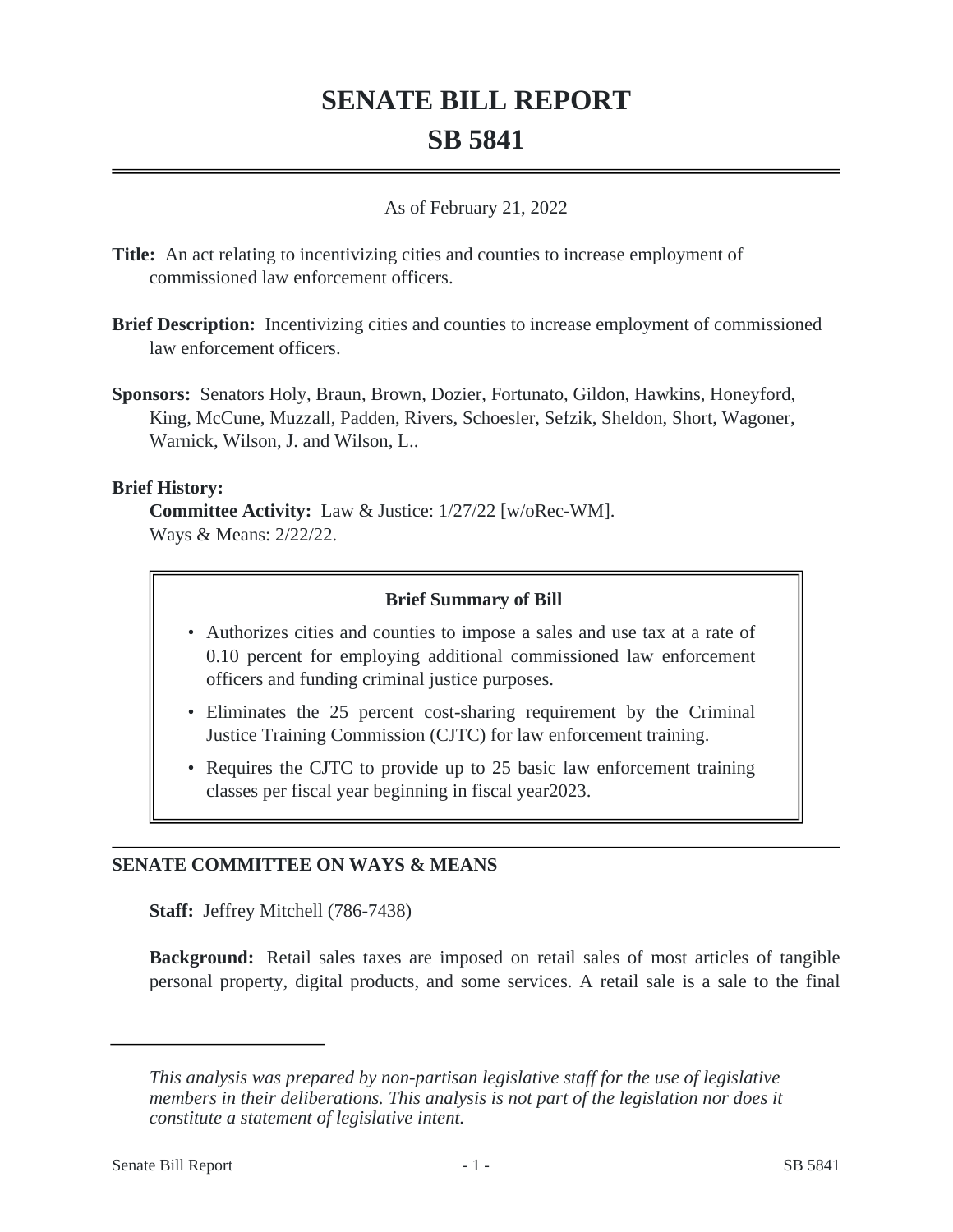consumer or end user of the property, digital product, or service. If retail sales taxes were not collected when the user acquired the property, digital products, or services, then use taxes apply to the value of property, digital product, or service when used in this state. The state, most cities, and all counties levy retail sales and use taxes.

Local governments can levy a number of local sales and use taxes that are designated for certain uses. Local sales and use tax rates vary from 0.5 percent to 3.8 percent, depending on the location. Local sales and use taxes are collected by the Department of Revenue and distributed monthly. Some local sales and use taxes are credited against the state sales and use tax resulting in no overall rate increase by the consumer.

The Federal Bureau of Investigation, Criminal Justice Information Services Division, collects data through the Uniform Crime Reporting (UCR) program. The UCR is a nationwide, cooperative statistical effort encompassing over 18,000 law enforcement agencies who voluntarily report data including police employee data.

The Washington State Criminal Justice Training Commission (CJTC) was created in 1974 to establish standards and provide training to criminal justice professionals, including peace officers, local corrections officers and to certify, and when necessary decertify, peace officers. The CJTC facilitates the Basic Law Enforcement Academy (BLEA), which is Washington's mandated training academy for all city and county entry-level peace officers in the state. State law mandates 25 percent, plus ammunition, as a cost share for the BLEA. Agencies are billed post the first day of class and payment is expected prior to attendees graduation.

**Summary of Bill:** Law Enforcement Sale and use tax. Cities and counties may impose a sales and use tax at a rate of 0.10 percent. If both a county and a city within that county impose a sales and use tax under this bill, the city sales and use tax must be credited against the county tax. This tax is in addition to any other taxes authorized by law and is credited against the state sales and use tax.

The Department of Revenue must perform the collection of such taxes on behalf of the county or city at no cost to the county or city and must remit the tax to the jurisdiction.

All money received through this tax must be used solely for employing additional commissioned law enforcement officers unless the local commissioned rate per 1,000 population is greater than the national commissioned rater per 1,000 population, in which case, the city or county may use money received for criminal justice purposes.

Local commissioned rate per 1,000 population means the total full-time commissioned law enforcement officers of the city or county, divided by the population, and multiplied by 1,000.

Criminal Justice Training Commission. Beginning in fiscal year 2023, the CJTC must provide up to 25 basic law enforcement training classes each fiscal year. The CJTC may